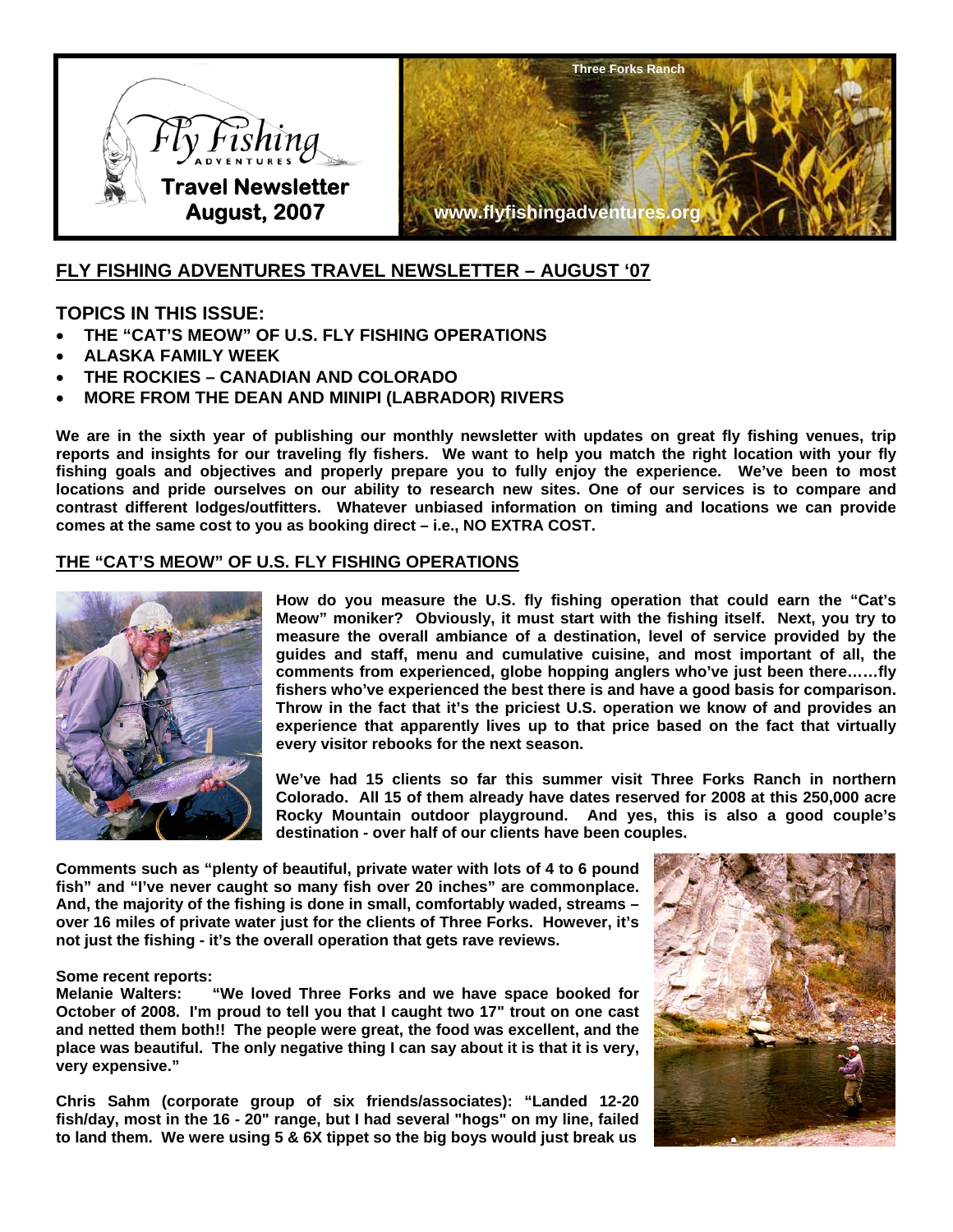

#### **ALASKA "FAMILY WEEK"**

**off. INCREDIBLE place!! We had a great time, the staff are very professional and Peter's food at Hidden Valley was delicious. Our dates for next year are confirmed." (Chris with rainbow on left)** 

**Starting in '08, the new lodge and spa will be completed adding another element to what is already the owner of the U.S. "Cat's Meow" recognition from this fly fishing travel consultant.** 

**This comment from Jim Taylor's first visit last year sums it up: "First class operation from beginning to end and everything in the middle. Only negatives are the price and getting space." To see a more detailed report of our initial exploratory visit to Three Forks, just hit "reply" and we'll forward it to you.** 

The top Alaska lodges provide a wonderful fly fishing adventure in **John, Henry, Chris, and Will stunning surroundings and one of the fishiest places on earth. With their numerous fly outs, outstanding staff, and tasty cuisine, they come with a price tag in the \$6,800 - 7,000 per week range per person. One of our favorite Alaska lodges, Bristol Bay Lodge, also has two outpost camps for overnights to add to the Alaskan adventure. One of Bristol Bay Lodge's great features are their two family weeks during the summer. These are weeks where two family members (father/mother/son/daughter – regardless of age) visiting together get a 50% price break on the second party.** 

**John Gans and son, Henry (age 11), along with Chris Kirsten and son, Will (age 12) visited Bristol Bay the last week of July during "family week." John reported on their trip: "We had a great time. It is REALLY FISHY up there. Henry, on his first fly fishing venture, used only a fly rod to catch Grayling, big Rainbows, Chum Salmon, Sockeye Salmon, Dolly Varden, Char. You name it….he was into it caught between 10-25 fish a day. Hearing him yelling with joy as a** 



**24 inch Rainbow ripped all the line off his reel on a 5 weight rod was a dream come true for a fishing father.** 



**The staff was great and the out camp experience was excellent. Beautiful scenery and very comfortable. Salmon fishing was a little slow at the time we were there, but that was fine with us as we prefer to catch big Rainbows (average size 18 inches, large fish of 23-26 were caught too) and loads of voracious Dolly Vardens (many over 22 inches). Chris added: "We had a really nice time fishing 6 different venues; the boys liked the adventure and the abundance of good sized fish; nice staff and location. Thanks for hooking us up with a choice outfit." At left: Henry with a beautiful Dolly Varden.** 

**BRISTOL BAY PRIME RAINBOW WEEK DISCOUNTED – Due to an unexpected cancellation, some premium rainbow trout space has recently become available at Bristol Bay Lodge. Just two rods are being offered as the discounted rate of \$5,850 per week (\$1,000 off the regular price) for Sept 8 – 15, '07.** 

# **THE ROCKIES: FERNIE, B.C. AND COLORADO**

**In July, Cary Swartz ventured to the waters of the White River Valley, a Colorado private waters experience with a more affordable price tag than Three Forks Ranch referenced above. Cary was joined by one of his veteran fly fishing friends and two "first time fly fishers." Thanks to Marv Fisch, one of the newcomers, for submitting this report. It is refreshing for us veterans to hear from someone on his first experience with a fly rod in hand: "It was a great trip. As you know, it was my first, so I have nothing to compare. The ranch house itself was very nice. Large rooms and a warm ambiance. Food was EXCELLENT. Everyone was very nice. Overall, a fun time, and I told the boys I would consider another trip next year. The highlight was a 24" brown trout that broke the line as Bo (my guide) attempted to net it. I should have let out some line, but it was the largest** 

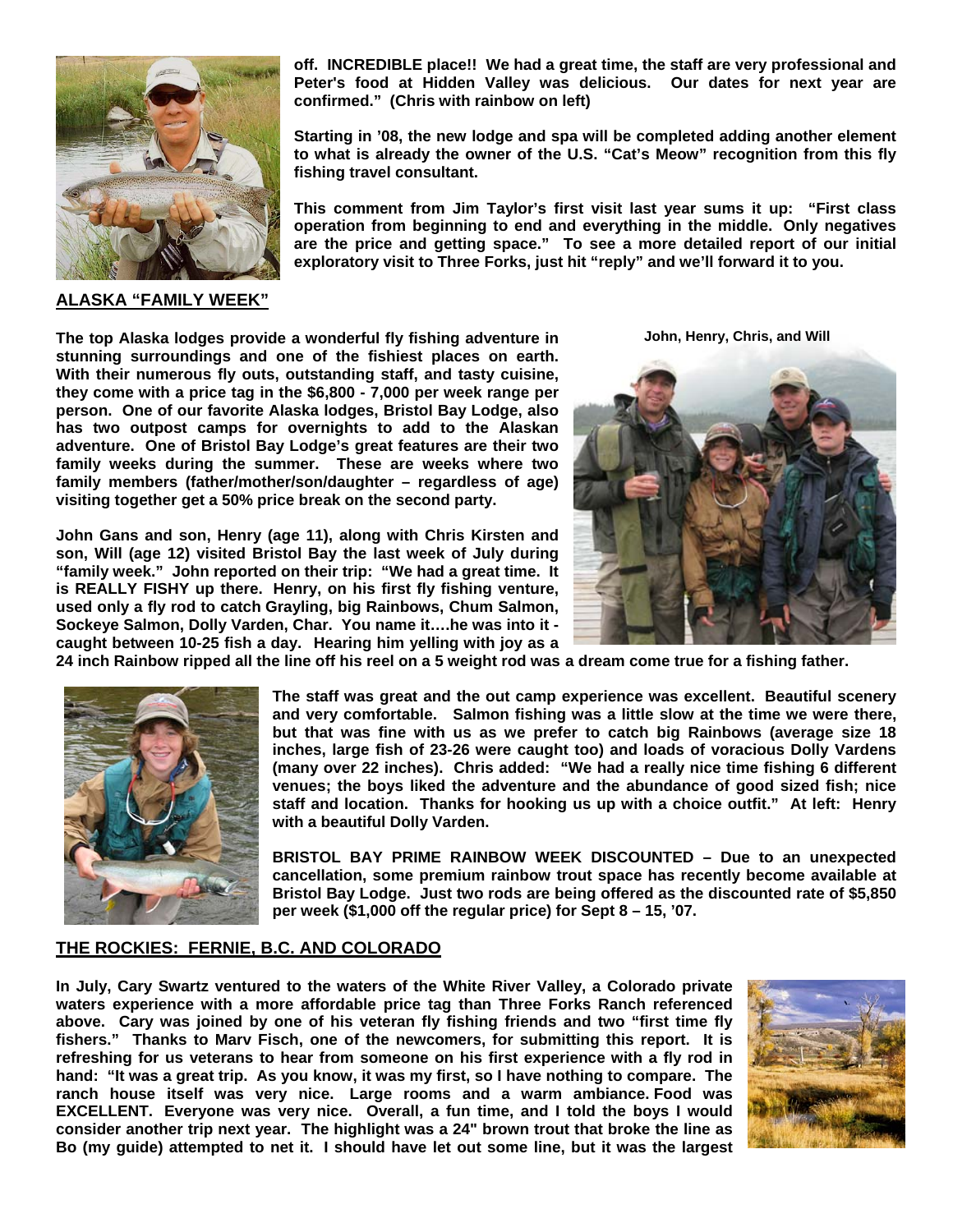**fish I hooked and wasn't sure how to bring it home. Chalk the "one that got away" to inexperience. By day three, I had a much better idea of what to do – 6 netted and 6 lost…great action."** 



**Josh Luft-Glidden also visited the White River Valley in April and returned to the Elk River drainage in Fernie in July. Last year, Josh reported on his first Fernie adventure that included a "fantasy day" of Bull trout fishing. That report is on our website with details – see British Columbia page, report at bottom of page. This year's trip points to the value of having options in a fly fishing destination as the Bull Trout were not showing yet in the tributary streams; also, some heavy rains eliminated float trips on the main stem of the Elk. Instead, Josh focused on some of the small tributary streams and fished "walk'n'wade" with this report: "The small stream fished great, and I caught about 60-75 cutthroats (all on dries) in my two days on the creek. Good action all day and a nifty Green Drake hatch right around sunset that would whip the cutthroats into a frenzy, the water fairly** 

**boiling with fish. At the height of the hatch I would be disappointed if my fly reached the end of my drift without attracting a strike, and I was rarely disappointed. The fish were of excellent quality, and ran about 14"-16" on average with several specimens in the 19"+ range. I even managed to land a bruiser that topped out at 24"!** 

### **MORE FROM THE DEAN AND MINIPI ( LABRADOR) RIVERS**

**Last month we featured a few reports from the Minipi River (giant brookies) in Labrador and the Dean River (steelhead). Now comes a few more.** 

**Don Powell, pictured at right with a beautiful Minipi brookie, contributes this report on his initial experience in this isolated part of the globe: "I loved the Anne Marie lodge at the Minipi Camps - easy to see why it is one of your favorites! This was my first time and I am enthralled at the uniqueness and remote nature of the experience. I owe that to Joe Shirshac who has been after me for at least ten years to go there. Best of all, I enjoyed the evening hunts, positioning for the right cast to the cruisers. We had a blast "bracketing" those rising fish. We hit the weather right in late June. I was lucky enough to get 13 by myself including a 6, 7, and 7 1/4 pound brookie. The 'big one' awaits!" (note: a Minipi brook trout must be over 3# to be counted as a catch – the small brookies from the riffles don't make that count)** 





**Don Nelson reports from his annual week on the Dean for its summer steelhead run that the group of six that were there with him totaled "51 fish for the week, with a few in the 18# range. I caught 10 fish in the 10 to 12 lb range." Beau Purvis had his last day on the Dean turn into something special with the big fish pictured at left.** 

#### **PHOTO CREDITS**

**Chris Sahm, Three Forks rainbow; John Gans for the Alaska photos; Don Powell, Minipi brookie; Beau Purvis, Dean steelhead.** 

**Either phone or drop us an e-mail if you have questions or would like more information about any of our destinations.** 

**An enthusiastic traveling fly fisherman,**